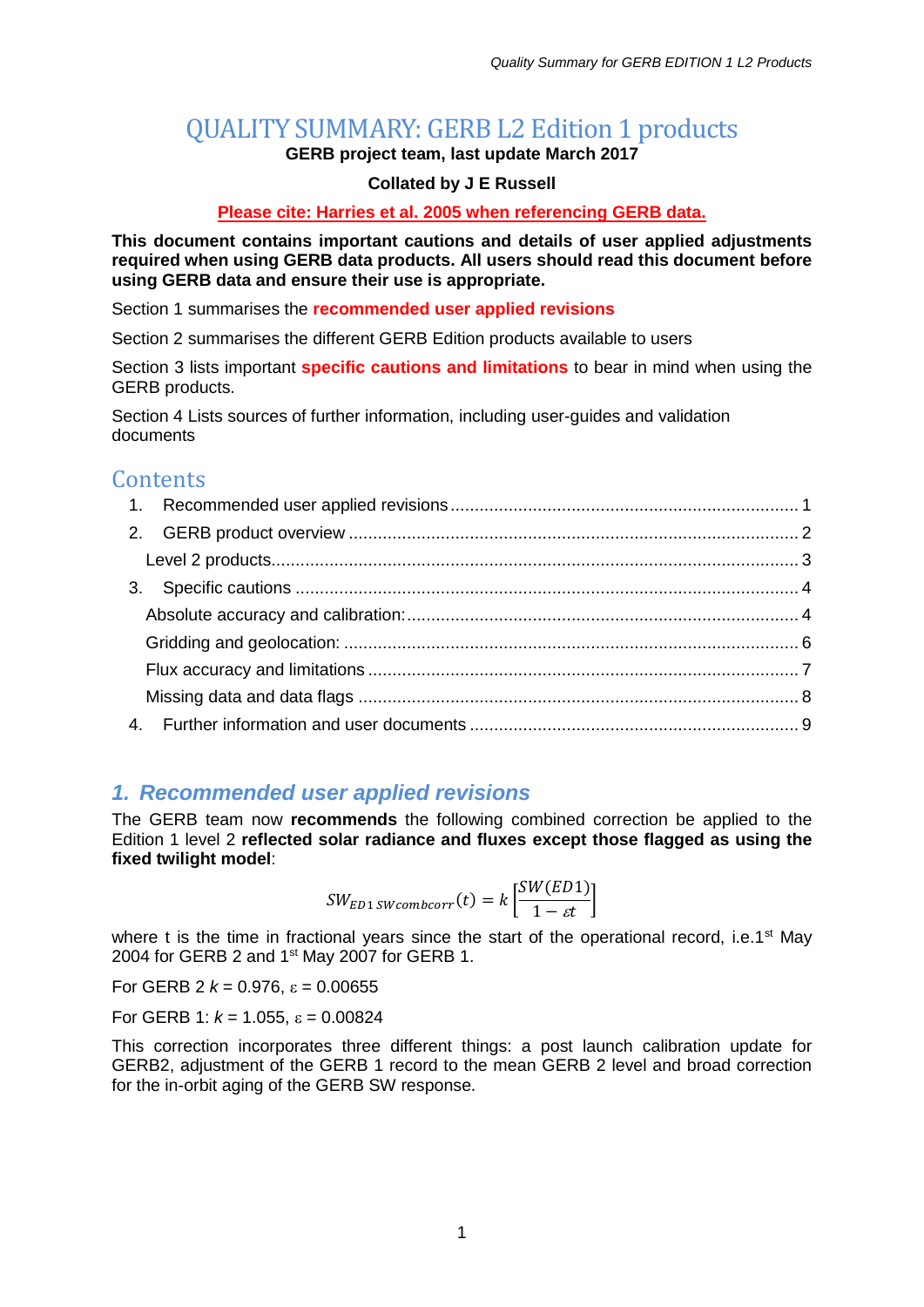All Edition 1 data to which the following correction is applied should be denoted as having the ED 1 SW combined adjustment when used in presentations, reports or publications.<sup>1</sup>

**Exclusions**: This correction is should not be applied to longwave / emitted thermal radiance and fluxes, only the shortwave / reflected solar. It should not be applied at solar zenith angles greater than 85 $^{\circ}$  where the fixed twilight model is used<sup>2</sup>.

### <span id="page-1-0"></span>*2. GERB product overview*

-

The GERB Edition 1 level 2 data products are determined from measurements obtained by the GERB instruments on METEOSAT 8 and METEOSAT 9. The operational data record from the GERB instrument on METEOSAT 8 (GERB-2) covers the period March 2004 to May 2007. From May 2007 to January 2013 the GERB on METEOSAT 9 (GERB-1) is the operational instrument.

The Edition 1 record from these two GERB instruments is processed with the same algorithms, however there are differences between the two instruments which is discussed in a separate validation document. Gross user applied post-processing adjustments are provided to adjust the reflected solar radiances and fluxes for instrumental differences and in-orbit aging of the GERB SW response.

From the GERB level 1.5 filtered radiance observations three varieties of GERB level 2 products are produced and made available to users. Each provide measured radiances and retrieved fluxes on a regular equal viewing angle grid at a temporal resolution of between 15 and 17 minutes but differ in the details of their spatial space and temporal averaging. A schematic illustrating the spatial and temporal characteristics of the GERB level 1.5 and level 2 products is shown in the figure 1.

**Some issues with the data mean that the edition 1 GERB products do not meet all of their accuracy targets. Specific problems are known to exist with geolocation accuracy; detector spectral response information and radiance to flux conversion factors.** 

**In orbit differences between the two GERB records and a gradual darkening of the SW response over the operating lifetime exists in the Edition 1 products as supplied. User applied adjustment factors are described here to provide a basic correction.**  More detailed observation specific correction will be incorporated into future Editions of the GERB products.

The original aims for absolute accuracy, defined as the accuracy after sufficient averaging to remove any random component of the error, of the SW and LW unfiltered radiances was 1% of the typical full scale signals which were considered to be 240 Wm<sup>-2</sup>sr<sup>-1</sup> for the SW and 77 Wm<sup>-2</sup>sr<sup>-1</sup> for the LW. For the Edition 1 GERB products we have determined the absolute accuracy as 2.25% for the SW and 0.96% for the LW unfiltered radiances. The primary

<sup>1</sup> It is a **requirement** for the GERB 2 calibration to be traceable to the all GERB 2 shortwave data be multiplied by the 0.976 constant contained in this equation as this pertains to an update to the calibration reference standard against which it was calibration if users only make this correction to GERB 2 and do not correct for aging they should denote the data at GERB 2 Edition 1 SWupdate. The GERB team strongly recommends that the aging adjustment be made to keep the full data record within specified accuracy. If using the GERB 1 data in isolation it is acceptable to only correct for again and not normalise to the GERB 2 level, by setting *k* for GERB 1 to 1.0. GERB 1 data that is treated in the manner should be denoted GERB 1 Edtion 1 SWagingcorrected.

<sup>&</sup>lt;sup>2</sup> Strictly the SWupdate constant multiplier part of the correction should be applied to the GERB 2 twilight model data as well as the other solar fluxes. However this omission is a within the errors of the twilight model and for simplicity this is not required or recommended (see Processing and Accuracy document for more details).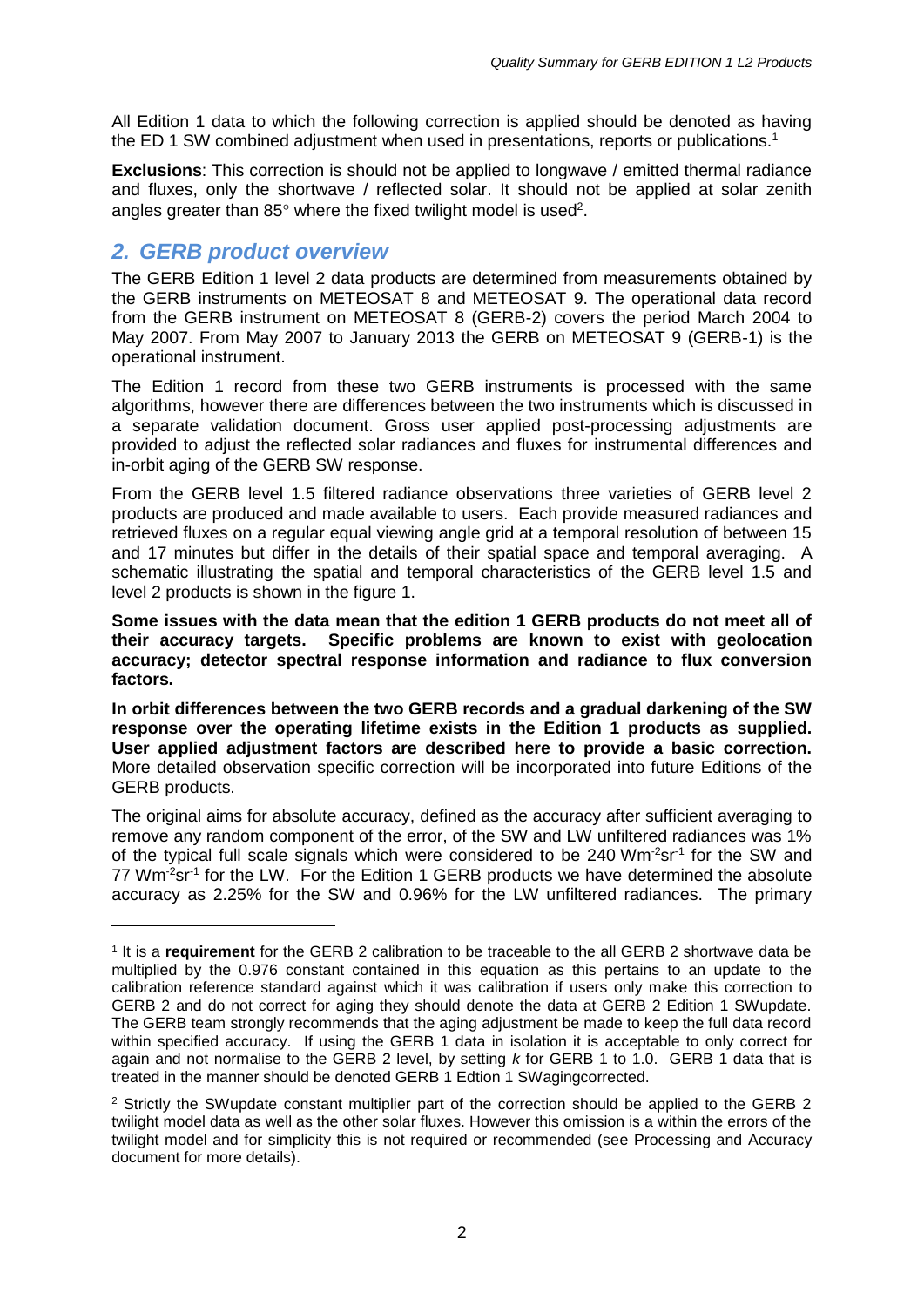causes of the reduced SW accuracy are uncertainties associated with the detector response measurements, and the possible impact on the unfiltering of SEVIRI inter-channel calibration. The issues with the spectral response are in the process of being resolved, and once known, further comparisons between different unfiltering methods will be used to reduce the uncertainty due to the SEVIRI channel calibration. A more detailed breakdown of the ground determined uncertainties is given in the Edition 1 processing document.



**Figure 1. Schematic showing characteristics of the GERB level 1.5 and level 2 products.**

### <span id="page-2-0"></span>**Level 2 products**

-

For all the GERB products RSW and OLR fluxes are determined from the GERB observed radiances according the scene characteristics (apart from the fill estimates described below), viewing geometry and, for RSW, also the solar illumination. For the OLR, radiance to flux conversions are based on regressions involving the SEVIRI narrow band observations. These regressions have been determined from simulations of narrow band and broadband radiance and flux for a wide variety of scene types. For the SW the conversions use the CERES TRMM empirical angular dependency models (ADMs). The appropriate TRMM model is chosen according the underlying surface type, which for the GERB Edition 1 products is based on a fixed surface type map, in addition to the cloud cover, optical depth and phase, retrieved from coincident SEVIRI shortwave channel radiances.

**ARG**: (Averaged, Rectified, Geolocated). ARG products are the **average of the radiances and fluxes associated with three interleaved SW and TOT GERB scans interpolated to a fixed rectified equal viewing angle grid** and averaged. This gives the product a temporal **resolution of just under 17 minutes**<sup>3</sup>. Times contained in the level 2 ARG product names indicate the nominal start of the integration period and are copied from the prime level 1.5 NANRG (Non-Averaged Non-Rectified Geolocated) product from which they are derived.

North-south and east-west grid spacing is around 0.07° in viewing angle giving a **spatial resolution of approximately 45 km at nadir**. Whilst the radiances and fluxes are corrected for the spectral imperfections of the instrument, **no correction is made for spatial non-**

<sup>3</sup> Data is interpolated to SW acquisition times to allow derivation of LW from subtraction of SW from TOTAL. The 3 SW scans are obtained over a period of 14.1 minutes. TOTAL channel data is interpolated from 4 TOTAL channel scans spanning a total period of 19.74 minutes.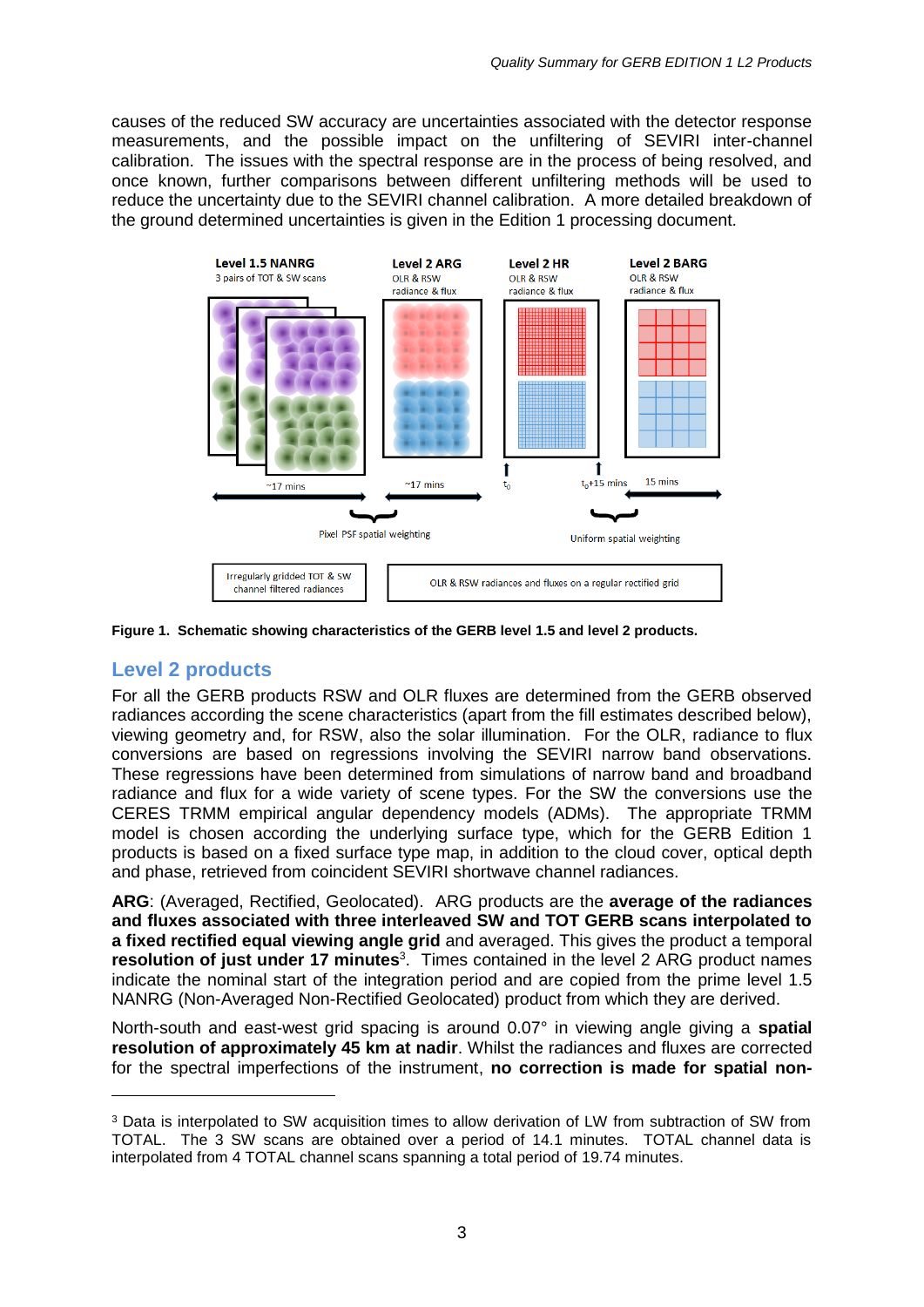**uniformities in the instrument field of view response**. Thus each ARG grid point is a weighted average of the observed scenes with the weighting determined by the instrument field of view response or Point Spread Function (PSF).

NOTE: **Separate ARG files are produced for the reflected solar (denoted by 'SOL' in the product name) and emitted thermal (denoted by 'TH') radiances and fluxes** resulting in twice as many files than for the NANRG or HR products. The **ARG grid is fixed with grid locations specified in the ARG geolocation file**. Only one geolocation file is required as the information is invariant over time.

**HR**: (High Resolution). A **resolution enhanced snapshot** of the **TOA radiances and fluxes every 15 minutes**. They are provided at the SEVIRI product acquisition time on a fixed equal viewing angle grid matched to 3x3 SEVIRI pixel grid-boxes, giving **a grid spacing of 9 km at the sub-satellite point**. The time in the product name is the same as the SEVIRI product name time. However, the actual time associated with a given point corresponds to the SEVIRI observation time of that point and thus varies according to the SEVIRI scan pattern. Instantaneous accuracy at the HR scale is expected to be lower than for the lower spatial resolution GERB products as additional noise is introduced by the resolution enhancement, particularly for very inhomogeneous scenes and extreme angles. **The HR product is recommended as the basis for users wishing to create custom averages over time and space** and its production ensures that after appropriate averaging its accuracy is commensurate with the other GERB products. Care should be taken if scene separation is to be made at the HR resolution before averaging as the resolution enhancement introduces some 'blurring' between scene types within the same or adjacent GERB pixels.

NOTE: Both **reflected solar and emitted thermal radiances are fluxes are contained within the same file**, resulting in fewer individual files than the for the BARG or ARG datasets. The **HR grid is fixed with grid locations specified in the HR geolocation file**. Only one geolocation file is required as the information is invariant over time.

**BARG**: (Binned, Averaged, Rectified, Geolocated). **A 15 minute average of the HR TOA radiances and fluxes**. The BARG products are provided to users **as a ready made average derived from the GERB HR radiances and fluxes**. BARG products are formed via a 5x5 spatial averaging and **trapezium rule integration** of the HR values. The resulting **spatial resolution of ~45km at the sub-satellite** point is similar to the GERB sampling. Each BARG product is a temporal average over an exact 15 minute time period with product name denoting the start of the averaging period.

NOTE: **Separate BARG files are produced for the reflected solar (denoted by 'SOL' in the product name) and emitted thermal (denoted by 'TH') radiances and fluxes** resulting in twice as many files than for the NANRG or HR products. The B**ARG grid is fixed with grid locations specified in the BARG geolocation file**. Only one geolocation file is required as the information is invariant over time.

# <span id="page-3-0"></span>*3. Specific cautions*

### <span id="page-3-1"></span>**Absolute accuracy and calibration:**

**Recommended user applied "SW combined correction"**

The following user applied adjustment to the GERB Edition 1 reflected solar radiances and fluxes is recommended. The correction addresses several distinct effects which are outlined in more detail below. For both GERB 1 and GERB 2 it provides a time varying gain correction to compensate for a spectral aging of the instrument optics. It also incorporates an additional time invariant gain correction to the SW level which adjusts the GERB 2 SW for updated calibration of a ground source reference and provides a level adjustment to the GERB 1 SW level to unify it with the GERB 2 record.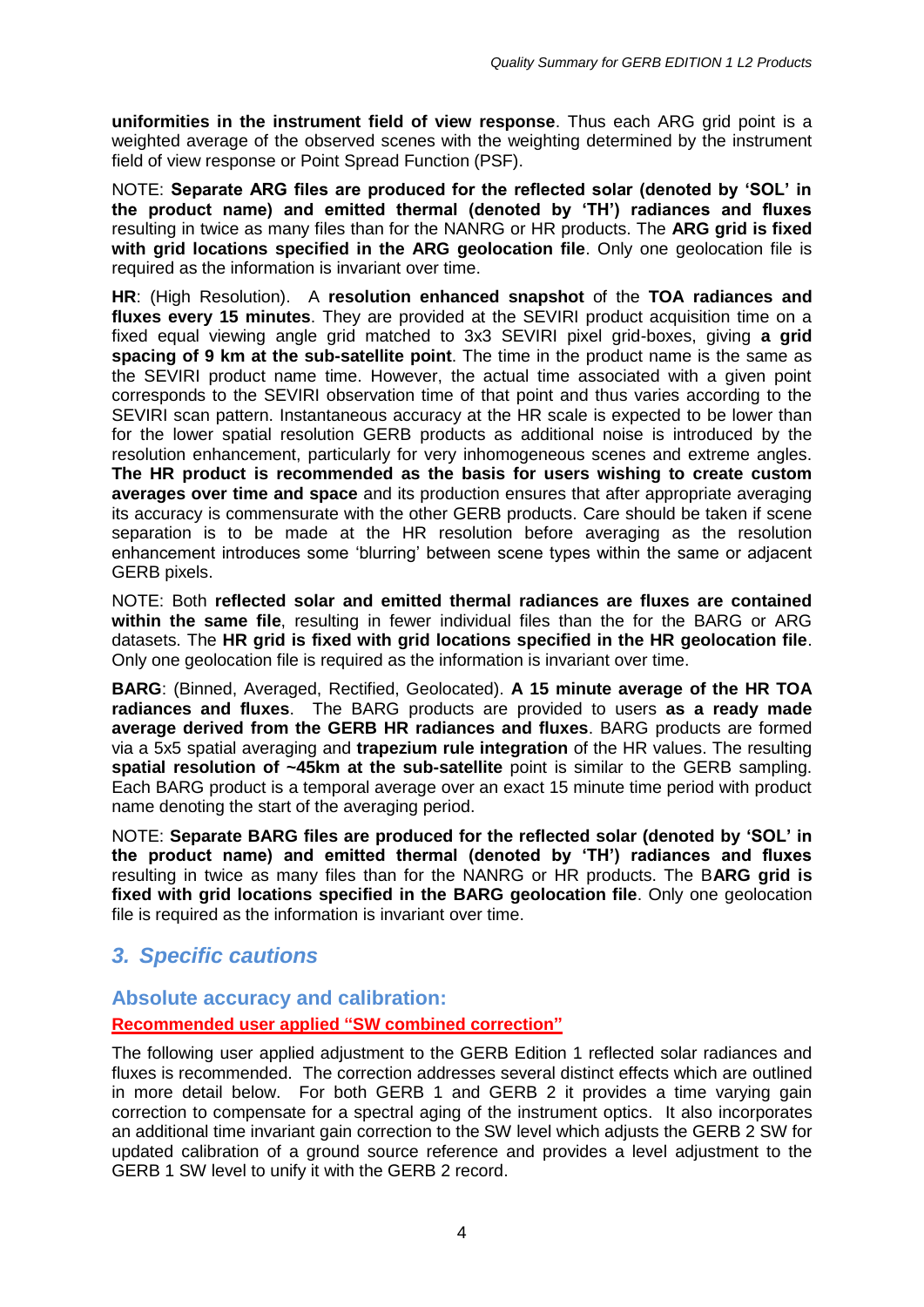All Edition 1 data to which the following correction is applied should be denoted as having the ED 1 SW combined adjustment when used in presentations, reports or publications.

The combined correction should be applied to the GERB Edition 1 SW radiances and fluxes, SW(ED1), as follows

$$
SW_{ED1\,SWcombcorr}(t) = k \left[ \frac{SW(ED1)}{1 - \varepsilon t} \right]
$$

where t is the time in fractional years since the start of the operational record, i.e.1<sup>st</sup> May 2004 for GERB 2 and 1<sup>st</sup> May 2007 for GERB 1.

For GERB 1:  $k = 1.055$ ,  $\varepsilon = 0.00824$ 

For GERB 2  $k = 0.976$ ,  $\epsilon = 0.00655$ 

**SW in orbit instrument ageing:** In the Edition 1 data processing instrument gain is determined in orbit and updated every 5 minutes. However all calibration coefficients apart from the gain are kept static using ground measured values. Evidence of a drift in the SW spectral calibration has been found and will be addressed fully in an Edition 2 release. The drift due to a spectral darkening of the optics results in an apparent reduction over time in the reflected solar radiance and fluxes. The severity of the effect varies with the spectral properties of the scene, increasing in severity as the proportion of scene energy at shorter wavelengths increases (i.e. as scenes become "bluer"). Further information on the effect is discussed in the processing and calibration and in the validation documents. A gross level correction for the mean effect is incorporated into the SW combined correction described above. Users should be aware that whilst this corrects the mean effect there will remain a temporal trend in the errors associated with scenes that age more severly than the average (blue scenes) and in the opposite sense for scenes which age less severly than the average (red scenes). Very broadly speaking this means that the reflected solar fluxes from clear ocean will tend to reduce somewhat over the record whilst those from clear desert will tend to brighten slightly. AD4 and AD5 discuss this in more detail.

**GERB 2 SW calibration update:** A correction of around 2.4% to the calibration curve of the shortwave ground calibration source used for GERB 2 (on METEOSAT-8, operational record March 2004-May 2007) was advised by the UK National Physical Laboratory after production of the Edition 1 data. The correction implies the GERB 2 shortwave needs to be adjusted by the multiplicative factor 0.976. Users were previously advised of this correction and asked to denote corrected products as GERB 2 Edition 1 SWupdate. This correction is now incorporated into the SW combined correction described below, which is the only correction now required and should be applied *instead* of the SWupdate correction.

**Instrument switch-over May 2007:** The Edition 1 processing preserves the independence of the individual instrument calibrations. At the point of transition (May 2007) a step change in the Edition 1 data record is expected due to the differences between GERB 1 and GERB 2*.* This is described in the validation document. The step change in particularly large for the reflected solar and the k value included for GERB 1 in the SW combined correction described above provides a correction of the mean effect. Applying this makes the GERB 1 calibration traceable via GERB 2 rather than independent of it. Users should be aware that scene specific differences will still exisit between the GERB 1 and GERB 2 observations and are related to the independent uncertainties in the spectral response of the two instruments. More detail is provided in AD4 and AD5.

**Pixel to pixel variation in shortwave response:** GERB obtains measurements with 256 distinct detectors arranged approximately North-South with respect to the Earth. The shortwave and longwave gain of each pixel is independently determined, but the unfiltering of the radiances for the Edition 1 GERB products uses an average pixel spectral response. Whilst we do not expect significant differences in the spectral response of the pixels, there may be a variation in their response with a standard deviation of around 2% in the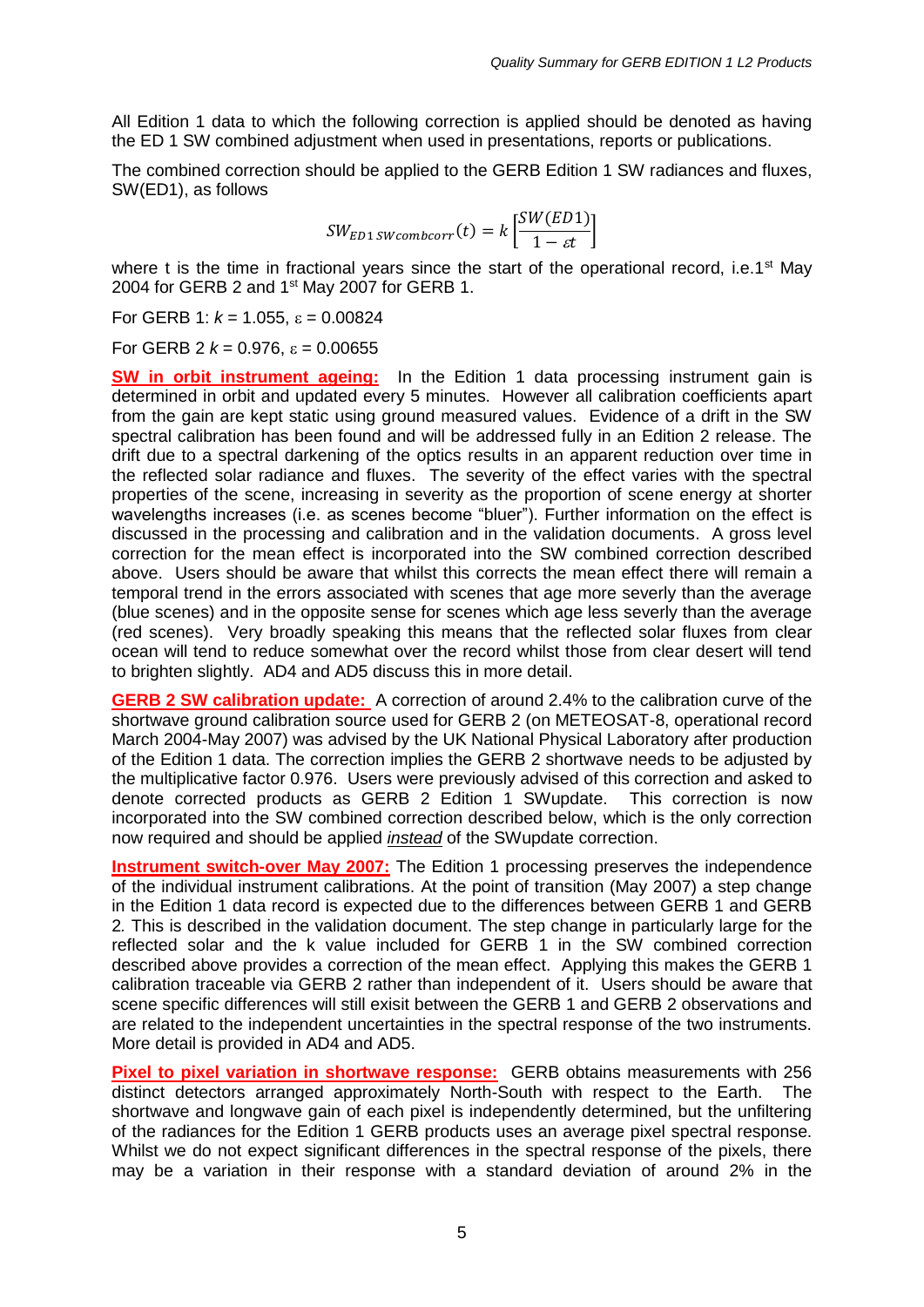shortwave, which will result in subtle differences between the accuracy of the observations in different latitude regions.

**Residual offsets and trends:** The combined correction provides scene mean adjustments for SW spectral aging and SW differences between the two GERB instruments. It cannot address the spectral detail of these effects, thus for individual scenes trends over time and step changes at the transition between the GERB 2 and GERB 1 instrument records will remain. This is discussed in more detail in the Processing and Calibration document and the Validation document. Users should also be aware that slight differences in the viewing position of the METEOSAT-8 and METEOSAT-9 satellites and in the different SEVIRI instruments used for scene identification also introduce spatial and temporal variation into the differences between the two instruments which can manifest in the reflected solar or emitted thermal fluxes. Please refer to the validation document for GERB-1 and GERB-2 comparisons. *Caution is advised if looking at long time series and trends in the data and when analysing the data prior to May 2007 and post May 2007 as a single record***.**

### <span id="page-5-0"></span>**Gridding and geolocation:**

**ARG grid:** For the ARG products GERB measurements have been interpolated to a regular grid, the spacing of which corresponds to the GERB sampling distance. However, the native resolution of the GERB products, which is larger than this sampling distance and a function of wavelength, is retained, and no correction for the spatial variation in the instrument response is made. Thus *each measurement represents a non-uniform spatial average at the native GERB resolution* centred on that grid point. The spatial variation of the weighting is determined by the average of the point spread functions (PSFs) of the pixels that contribute to that point. Pixel PSFs are available on request from the GERB team.

**HR grid:** For the HR products the GERB measurements are interpolated to a regular grid and exact 15 minute time points. Information on the spatial distribution of radiance within the GERB footprint inferred from SEVIRI NB observations along with information from the GERB pixel overlap and used to present the data at a higher spatial resolution. This is part of the process used to correct for the effect of the GERB point spread function. The HR products are designed to be averaged to a lower spatial resolution commensurate with the native GERB resolution.

**BARG grid:** The BARG product provides a ready-made temporally and spatially averaged output derived from the GERB HR data. It uses a trapezium rule average in time over exact 15 minute time periods and comprises a 5x5 HR grid point spatial average. Users should be aware that all quantities in the HR products (flux, radiance and incoming solar radiation) undergo the same averaging. Consideration of the systematic shape of temporal variation of the RSW and OLR curves would lead to the expectation that the trapezium rule temporal averaging employed would produce a slight low bias compared to an exact integration. As the average of a ratio will not be same as the ratio of the average for such an integration, users should also bear in mind that quantities such as average albedo cannot be accurately determined from the average reflected flux and incoming solar flux provided in the BARG product.

**Geolocation**. The mean geolocation accuracy should be sufficient for most scientific purposes, however the *geolocation accuracy of an individual observations points is not guaranteed*. Edition 1 GERB geolocation is achieved by a statistical matching between the GERB and SEVIRI data which is subject to random error. In general *the stability of the edition 1 geolocation is best for low viewing zenith angles, becoming worse for viewing angles above 40-50 and for extreme solar zenith angles*. Over the nominal GERB region (60°E to 60°W, 60°S to 60°N), we estimate the standard deviation of the geolocation to be around a quarter of a GERB pixel. Effects on the products are most significant at high contrast edges, such as cloud and coastline.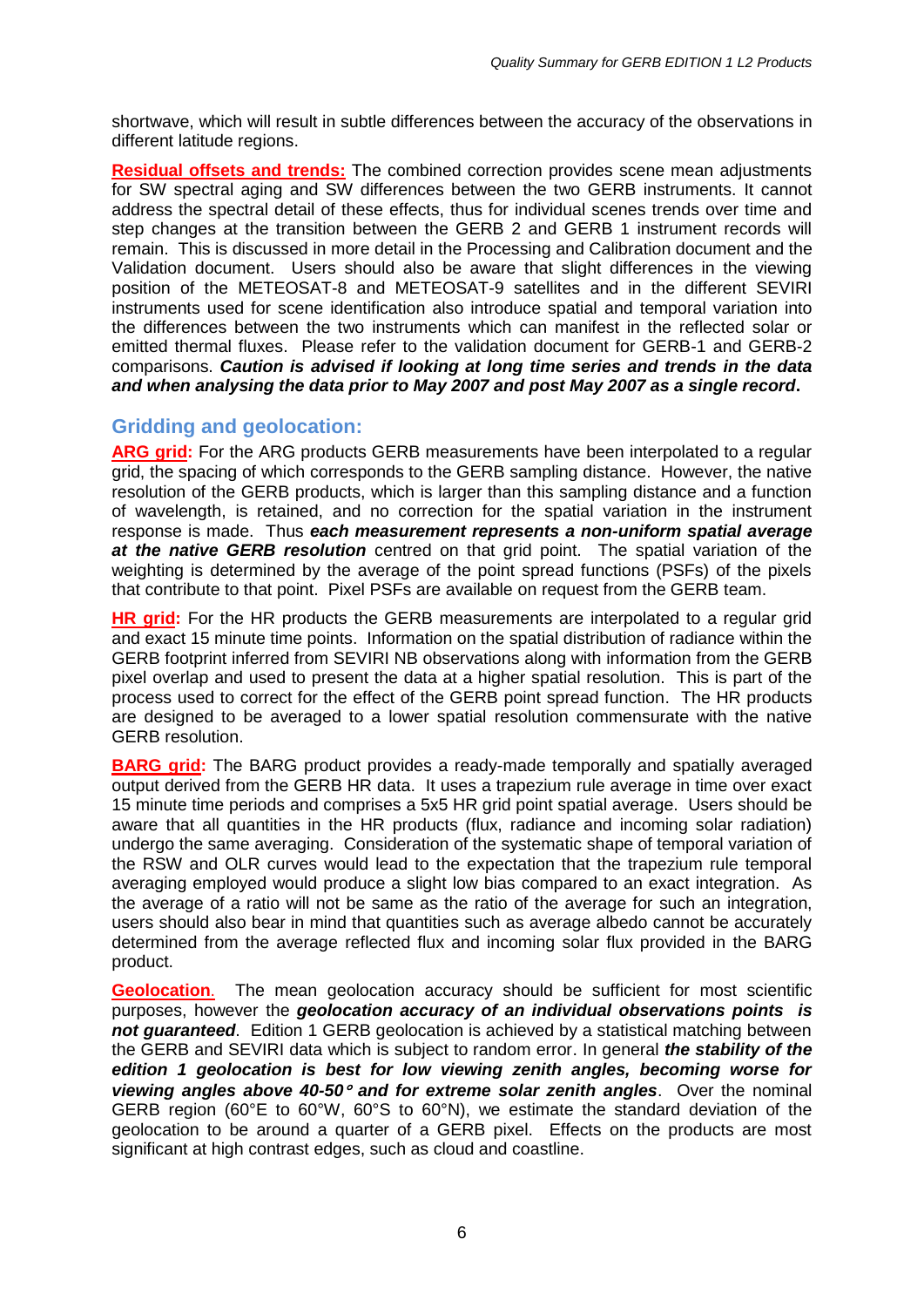In addition to this statistical error, GERB measurements are obtained by means of a rapidly rotating mirror on the edge of the rotating MSG spacecraft. This mechanism is subject to occasional mispointing events which are normally identified and removed from the data if serious. However *occasional mirror mispointing events may remain introducing a further source of geolocation error*. This issue is more significant for the METEOSAT-9 data record (from May 2007).

Users should note that although the geolocation error is random, it can produce systematic effects in average radiances or fluxes that have been separated according to scene type. For example, geolocation errors will occasionally cause GERB pixels identified as clear sky to actually be cloudy. For dark surfaces such as ocean, the occasional cloud contamination will elevate the radiance or flux determined for the scene, leading to a systematic bias in the inferred average quantity.

#### <span id="page-6-0"></span>**Flux accuracy and limitations**

**Aerosol:** Edition 1 GERB data contains no special treatment of aerosol and does not use an aerosol specific radiance to flux conversion. Optically thin aerosol gets treated as clear sky and thicker aerosol can be identified and treated as cloud. Thus *fluxes in the presence of aerosol are likely to be less accurate* than for other scene types. LW flux errors are expected to be within 10 W m<sup>-2</sup> but SW errors in the presence of significant aerosol loading may be subject to more significant errors. *Extreme caution is therefore recommended before using the Edition 1 GERB shortwave fluxes to study the radiative effect of*  **aerosol** and it suggested that users wishing to use these data for such an application consult with the GERB project team.

An aerosol treatment is currently under development to address this issue. As a first step an estimation of aerosol optical depth has been included in the GERB ARG products (Brindley and Ignatov, 2006). Whilst experimental in nature and currently only available over ocean, this field can be used to identify significant aerosol contamination (optical depth >~0.4) which is likely to result in less accurate fluxes. As the problem with aerosol relates to the radiance to flux conversion, SW radiances in the presence of aerosol should still provide useful information on the broadband effect of the aerosol present.

**Thin cloud:** *A problem is known to exist in the radiance to flux conversion for thin (0.5< optical depth at 0.55m < 3) high (>6km) level cloud*. It is estimated from simulations that this can result in a relative error on the LW flux of up to 20% in the worst cases which occur for fluxes derived from nadir and grazing angle observations. Conversely errors become small for fluxes derived from observations at viewing zenith angles of about 52°. Therefore except for fluxes derived from observations over a small viewing zenith angle range [50°:55°], *extreme caution is recommended before using the GERB Edition1 flux data to study cirrus cloud radiative effect in the LW*, and it is suggested that users wishing to use these data for such an application consult with the GERB project team.

It should be noted that both these problems relate to the radiance to flux conversion not the GERB SW and LW radiances. Thus GERB LW radiances may be used to for studying cirrus and the GERB team can provide support to help users to obtain the best estimate of LW flux and associated error from the GERB radiance in case of cirrus cloud, or similar semitransparent atmospheric components such as desert dust.

**GERB flux reference level:** GERB fluxes are top of the atmosphere energy densities referenced at the Earth reference ellipsoid surface. Users are reminded that when comparing these fluxes to model or other measurements an adjustment to allow for different reference levels may be necessary.

**Angular range of flux calculation:** Fluxes are not determined for viewing zenith angles >  $80^\circ$  (applies to both reflected solar fluxes and emitted thermal fluxes).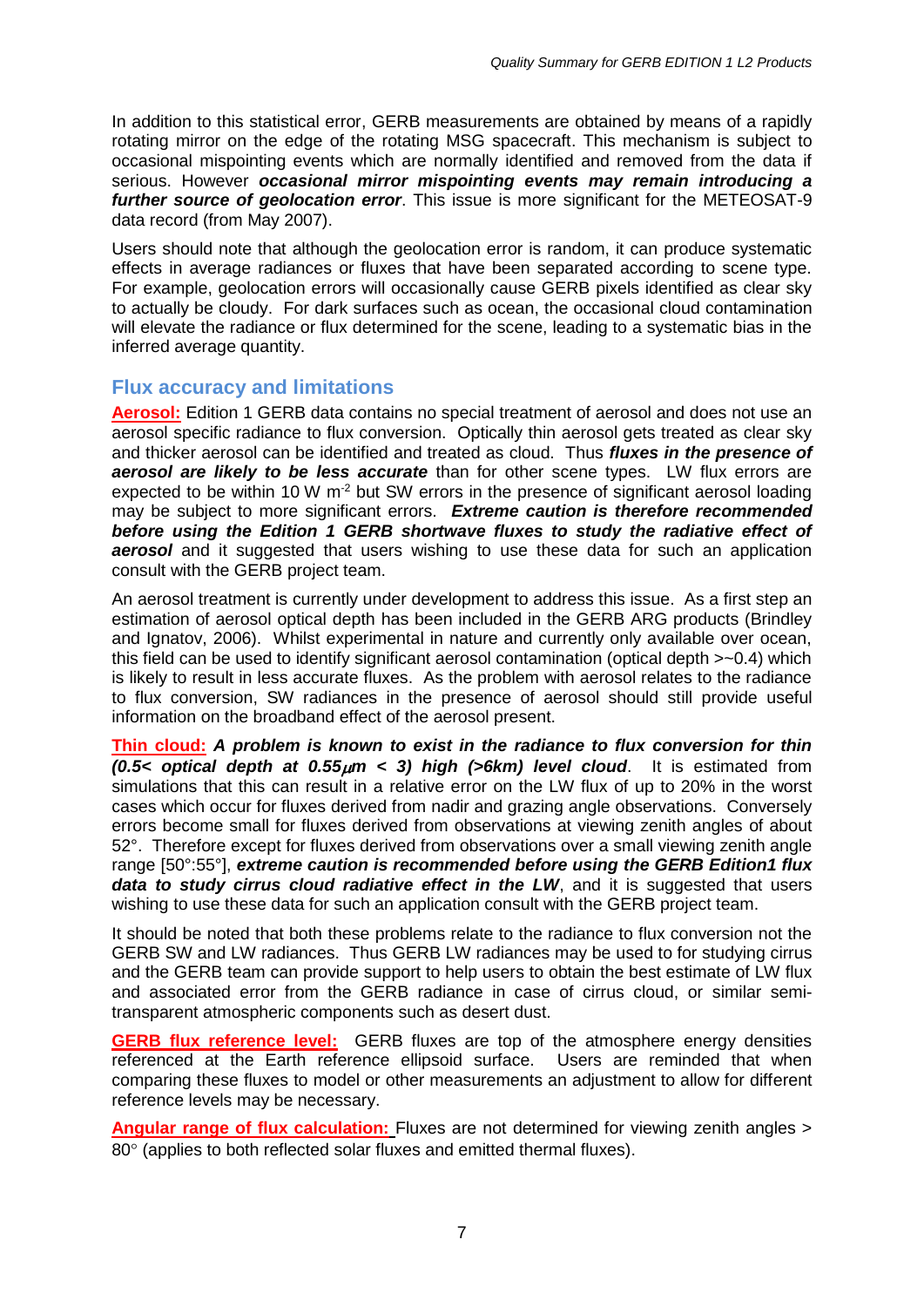**Fluxes observed at viewing zenith angles > 70:** Users should be aware that whilst fluxes are calculated up to viewing zenith angles of  $80^\circ$ , values determined from data acquired at *view zenith angles greater than 70<sup>°</sup> will be subject to increased errors.* **For these** higher viewing angles the three dimensional nature of clouds and the increased atmospheric path for Rayleigh scattering cause a growth in apparent cloudiness and increasing scene identification errors (Diekmann and Smith, 1988; Smith and Manalo-Smith, 1995). Thus, the wrong angular dependency model (ADM) is selected for computing flux from radiance. Also, the footprint of the pixel on the Earth grows rapidly beyond 70 degrees, so that scenes and ADMs are highly mixed.

It should also be noted that the large footprints associated with these larger view angles do not average well over Earth grids. GERB uses an instrument-oriented grid system, but when one maps the fluxes to Earth, the problem inevitably arises.

**Other view angle dependent errors in radiance to flux conversion:** Because GERB observes from a geostationary orbit the viewing geometry of each point of the surface is fixed with respect to the satellite and the relative solar angles are a function of time of day and year. This means that errors in the radiance to flux conversion due to a specific radiance viewing angle or solar angle occur systematically in the dataset and cannot be assumed to reduce with averaging. The results of the flux comparison with CERES shown in section **Error! Reference source not found.** provide an indication of the extent to which d ifferences remain after averaging. As discussed in the validation, specific biases are expected to exist in the scene identification in certain locations of viewing and solar geometry which can also introduce apparent biases into the flux.

### <span id="page-7-0"></span>**Missing data and data flags**

**Eclipse operations and Stray light:** *For a few months centred on each equinox the amount of GERB data available is reduced* by variable amounts. In all cases no science data can be collected from 23:00 to 02:30 UTC from approximately mid February to end of April and from mid September to end of November as the Sun is within the instrument FOV. Approaching these times *as the Sun comes close to the edge of the GERB field of view, stray illumination can cause contamination of the data products*, which leads to flagging or removal of the products from the Edition record. In some instances (the whole METEOSAT-9 record) the performance of the GERB mirror makes the probability of accidental exposure to the Sun too great a risk to enable science observations at any time from mid February to end of April and from mid August to end of October.

Contamination of the data by stray light is a function of solar declination and time of day. Significant levels are limited to the hours around midnight and to a lesser extent midday. Severity of stray light contamination peaks at the spring and autumn equinoxes. Scans containing severe stray light contamination (above  $3.5 \, \text{Wm}^2 \text{sr}^1$  in the filtered radiances, termed direct stray light) are excluded from the level 2 Edition products but exist in the level 1.5 data and any level 2 products that are obtained directly from the RMIB online archive (and not bearing the ED01 in their product names.). These scans occur during the hours 22:45 to 01:15 GMT from 03-Feb to 04-May and 09-Aug to 07-Nov. This contamination is identified by the level 1.5 flags, a summary of which is contained in the level 2 products.

Scans containing stray light contamination less than  $3.5 \text{ Wm}^2 \text{sr}^1$  but above the noise level (~0.3%, termed diffuse stray light) are flagged in the level 1.5 data and can be identified from the summary of the level 1.5 flags contained in the level 2 products. These flags occur in products between the hours of 23:00 and 01:00 GMT from 15-Jan to 23-May and 21-Jul to 26-Nov.

Scans affected by stray light contamination of the internal black body view, used to subtract the offset from each measurement, are also flagged in the level 1.5 data and can be identified from the summary of the level 1.5 flags contained in the level 2 products. These flags occur in products between the hours 10:05 to 12:30 GMT from 15-Jan to 23-May and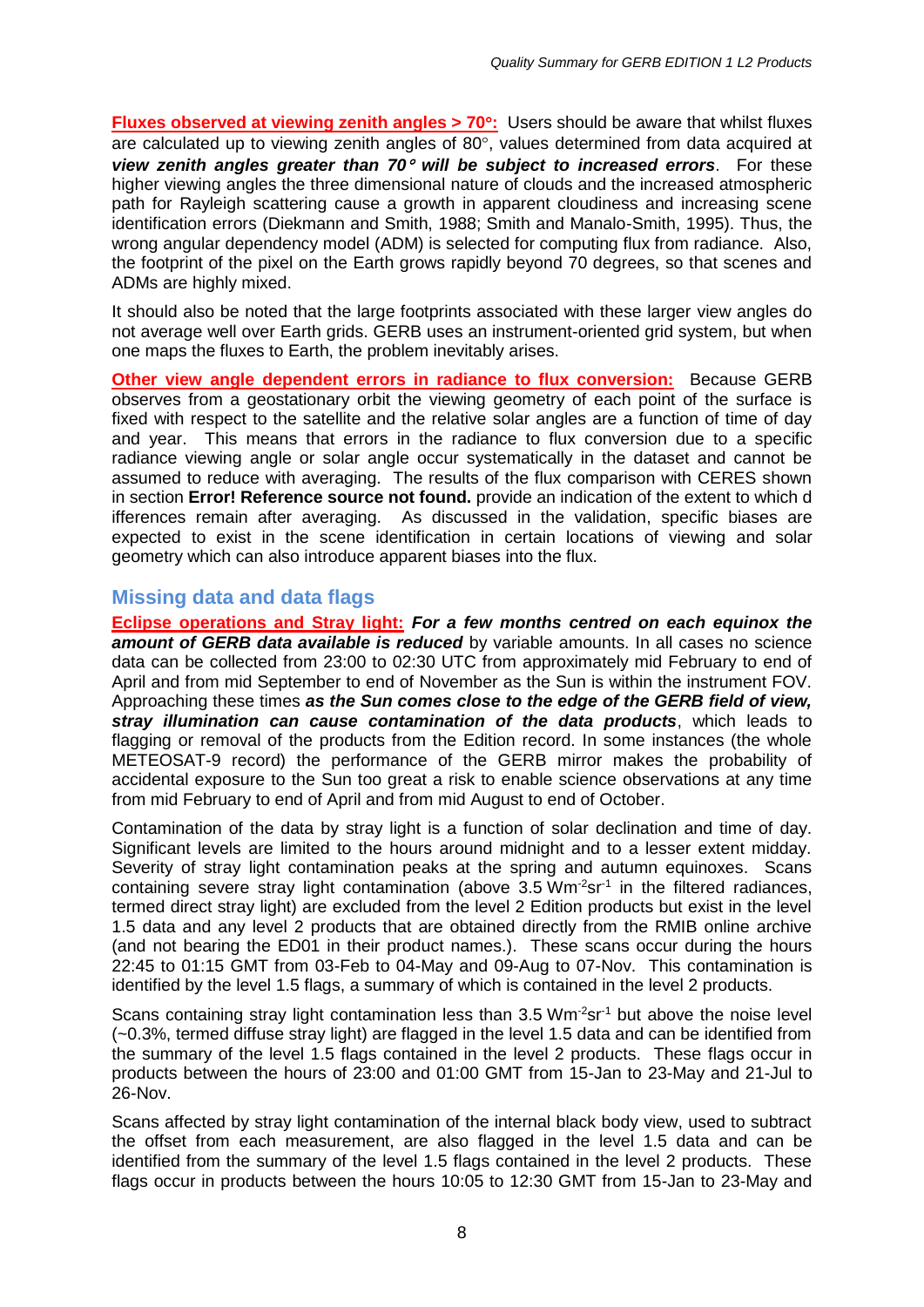21-Jul to 26-Nov. Whilst normally a small effect, effects of stray light in the black body are visibly noticeable in the data for about three weeks centred on each equinox.

**Twilight and Night-time SW data:** The error flag is present to indicate all unavailable SW observations. In the ARG products both missing SW data and night-time SW observations are indicated by this flag. For the ARG products users should consider both the flag and the solar zenith angle to determine whether it is night-time or the SW data is missing. In the HR and BARG products, for solar zenith angles  $85-100^\circ$  a twilight model is used (based on the CERES empirical twilight model (Kato and Loeb, 2003)

**Bad data flags:** Users should be aware of the error values for each dataset and the calculation limits applied to the products. Users are also directed to the level 1.5 anomaly flags copied into the level 2 products which indicate GERB instrument anomalies affecting the data. Products affected by major anomalies are processed to level 2products but excluded from the Edition dataset. They will exists in the RMIB data archive and any users accessing GERB data products from this archive that do not contain the designation ED in the product name should be aware that observations subject to major instrument anomalies which seriously compromise the data will occasionally be present. Users may also wish to exclude products affected by some or all minor anomalies. A list of the anomalies flagged is included in the level 2 user guide (AD2) with further information in the level 1.5 user guide (AD1).

**LW non-repeatability:** The daytime longwave signal is determined by subtraction of SW from TOTAL observations. The sampling of TOTAL and SW data is not exactly repeatable and occasionally, interpolation of the TOTAL channel radiances to the shortwave locations results in significant errors.

High frequency variations in the GERB LW, for regions which SEVIRI observations indicate to be homogenous in the LW but highly variable in the SW, are considered to be the product of such errors. The spurious variability is corrected by using the GERB radiometric level in conjunction with the LW spatial variability estimated from SEVIRI. A difference between the longwave ratio and the longwave correction factors contained in the level 2 ARG product indicates where this technique has been applied to the GERB LW data.

**Filled flux values:** The level 2 ARG products do not contain fluxes when SZA > 80° or over ocean when the glint angle  $<$  15 $^{\circ}$ . The HR and BARG products contain fill estimates for these cases which are not intended to provide an accurate instantaneous flux but to enable temporal averages to be made with minimal bias. Fill values are indicated at an individual grid point level by a dataset flag "status flag word 1" which is included within the "rmib" group of the HDF file. All non-zero values of this flag indicate a fill flux value. See the processing and accuracy and validation release documents for further details (AD3,AD4 and AD5).

**Clear ocean fluxes in near glint conditions** When the glint angle is <25° and the scene has been identified to be clear ocean a climatological ocean flux is used instead of converting the radiance to flux using an understanding of the scene anisotropy. The climatological value is designed to enable temporal averages with low bias and is not expected to provide high instantaneous accuracy. For the HR and BARG products this is denoted as fill value and is identified by the dataset flag "status flag word 1" included within the "rmib" group of the HDF file. See the processing and validation document for further details.

### <span id="page-8-0"></span>*4. References:*

**Harries, JE, Russell, JE, Hanafin, JA**, **Brindley H, Futyan J, Rufus J, Kellock S, Matthews G, Wrigley R, Last A, Mueller J, Mossavati R, Ashmall J**, Sawyer E, Parker D, Caldwell M, Allan PM, Smith A, Bates MJ, Coan B, Stewart BC, Lepine DR, Cornwall LA, Corney DR, Ricketts MJ, Drummond D, Smart D, Cutler R, Dewitte S, Clerbaux N, Gonzalez L, Ipe A, Bertrand C, Joukoff A, Crommelynck D, Nelms N, Llewellyn-Jones DT, Butcher G,